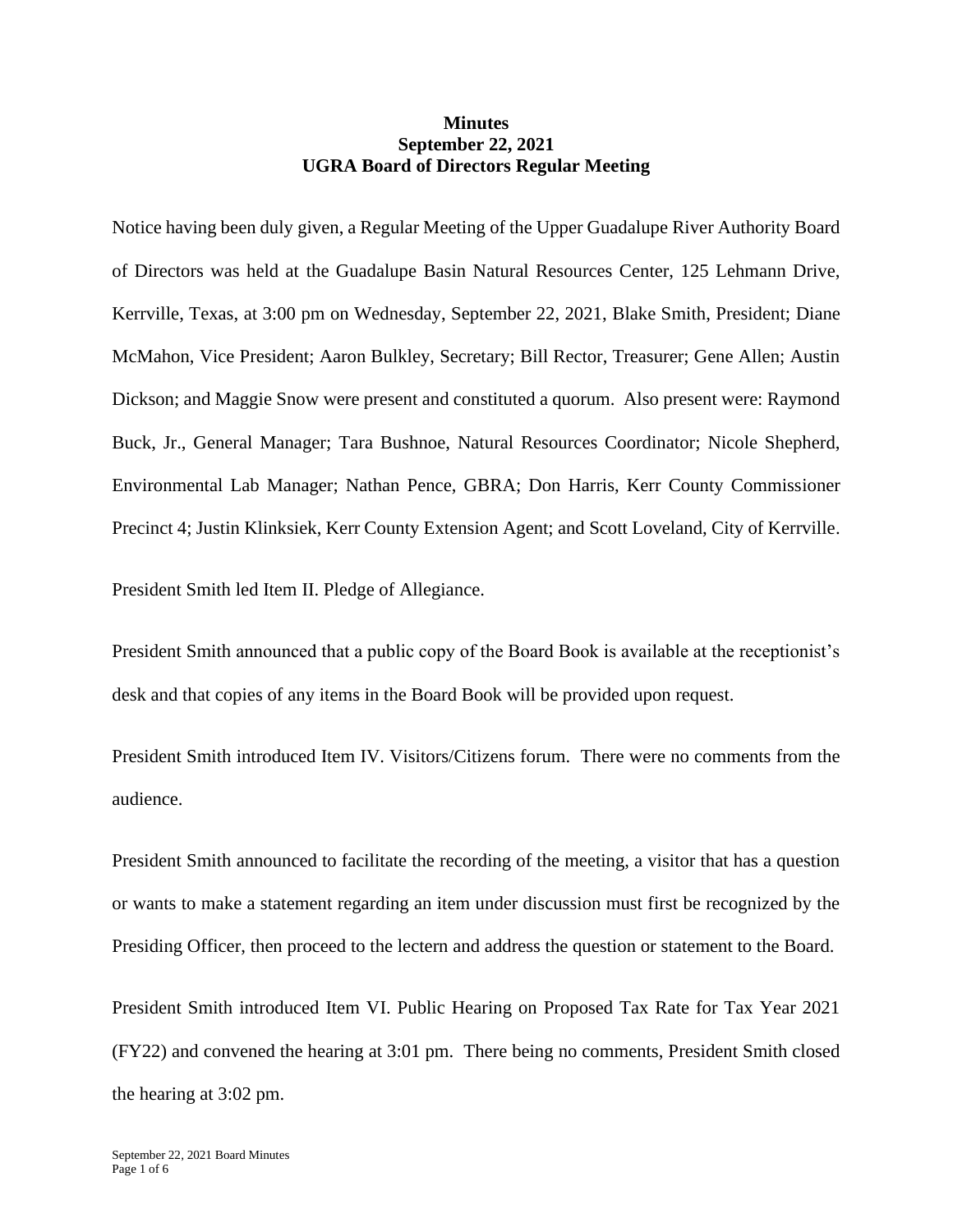President Smith introduced Item VII. A. Minutes of the Regular Meeting of August 25, 2021. Director McMahon moved to approve the Minutes of the Regular Meeting of August 25, 2021 with amendments to replace "convened" with "reconvened" and to omit "final" on page 13. Director Allen seconded the motion. There being no further discussion, President Smith called for a vote. The amended Minutes of the Regular Meeting of August 25, 2021 were approved by a unanimous vote. President Smith introduced Item VII. B. Financial Report for the Months Ended August 31, 2021. Mr. Buck, Jr. presented a summary of the financial report and highlighted various revenue and expense accounts. Director Rector moved to approve the Financial Report for the Months Ended August 31, 2021. Director Bulkley seconded the motion. There being no discussion, President Smith called for a vote. The Financial Report for the Months Ended August 31, 2021 was approved by a unanimous vote.

President Smith introduced Item VIII. Presentation and Discussion of Committee Reports. The following is a summary of the committee reports:

- A. Executive Committee:
	- President Smith provided the following committee updates: o Did not meet since the last Board Meeting.
- B. Water Quality Committee:
	- Director Rector provided the following committee updates:
		- o Did not meet since the last Board Meeting.
		- o Director Rector notified the Board of an upcoming talk by Elizabeth McGreevy on her new book, "Wanted! Mountain Cedars"
	- Mr. Buck, Jr. reported that the Water Enhancement through Brush Management Cost Share program funded one application since the last Board Meeting. Since the beginning of the program in January 2010, a total of 164 applications have been funded for \$515,963 and treated approximately 13,573 acres. To date in FY21, 17 applications have been funded for \$52,942 and treated approximately 1,086 acres.
- C. Watershed Stewardship Committee:
	- Director Bulkley provided the following committee updates: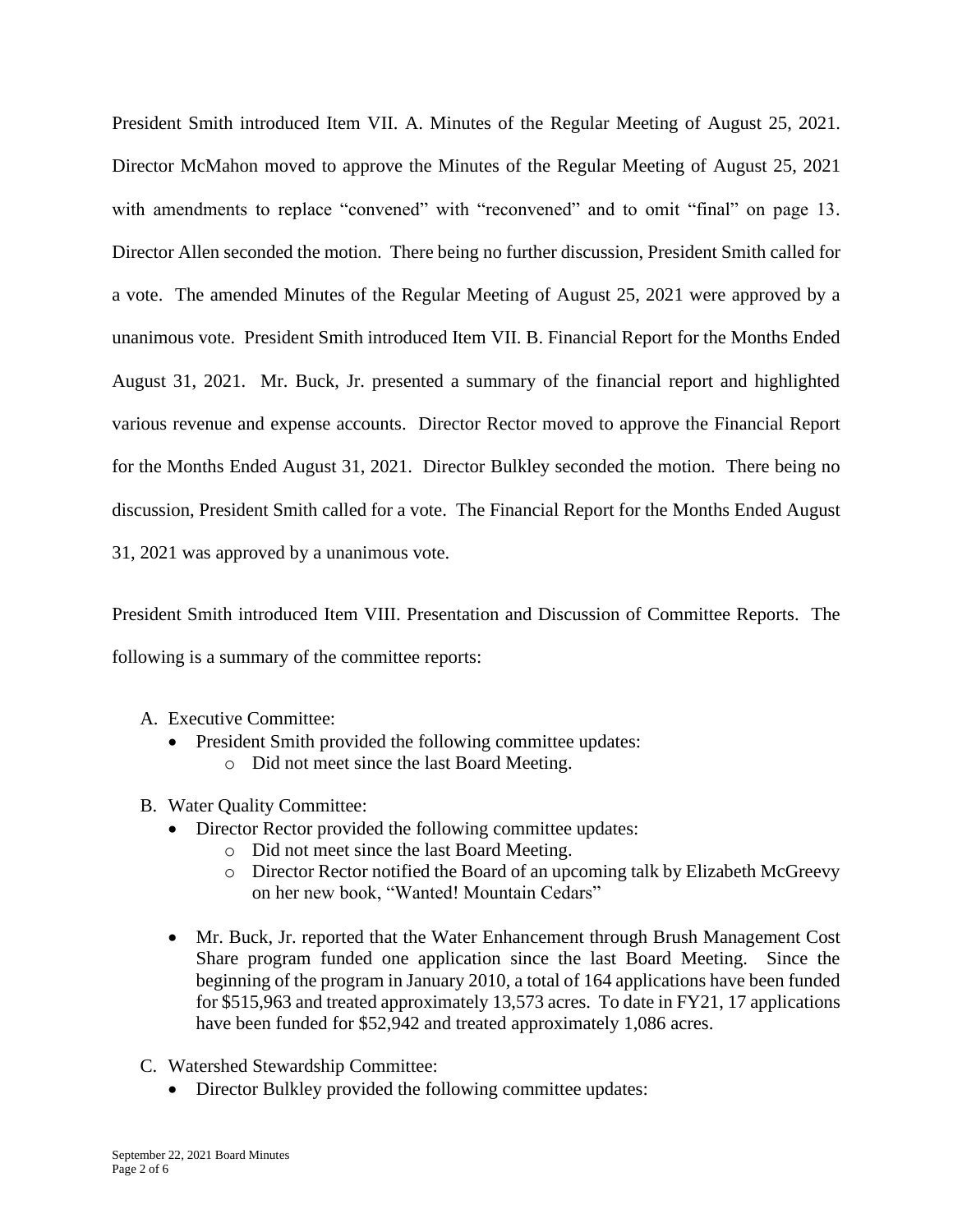- o Did not meet since the last Board Meeting.
- D. Education Committee:
	- Director Snow provided the following committee updates:
		- o Did not meet since the last Board Meeting.
- E. Public Outreach Committee:
	- President Smith provided the following committee updates:
		- o Did not meet since the last Board Meeting.
	- Mr. Buck, Jr. reported that the Rainwater Catchment System Rebate Program funded 10 applications since the last Board Meeting. Since the beginning of the program in March 2011, a total of 534 applications have been funded for \$30,255. To date in FY21, a total of 31 applications have been funded for \$4,010.
- F. Guadalupe- Blanco River Trust:
	- Directors McMahon and Snow provided the following GBRT updates:
		- o Did not meet since the last Board Meeting.

President Smith introduced Item IX. Guadalupe-Blanco River Authority Habitat Conservation Plan Update. Mr. Pence presented an update of the GBRA Habitat Conservation Plan to the Board. General discussion followed. As this was a presentation only, no action was taken.

President Smith introduced Item X. Adoption of Fiscal Year 2022 Budget. Mr. Buck, Jr. presented the details of the FY22 Budget and changes made since August to the Board. Director Rector moved to approve Resolution No. 2021-18 Adopting the Fiscal Year 2022 Budget as depicted in Attachment A. Director Dickson seconded the motion. There being no discussion, President Smith called for a vote. Resolution No. 2021-18 was approved by a unanimous vote.

President Smith introduced Item XI. Adoption of Maintenance Tax Rate for the 2021 Tax Year (FY22). Mr. Buck, Jr. presented the tax rate to the Board. Director McMahon moved to approve Resolution No. 2021-19 Adopting a Maintenance Tax Rate for Tax Year 2021 (FY22). Director Snow seconded the motion. There being no discussion, President Smith called for a vote. Resolution No. 2021-19 was approved by a unanimous vote.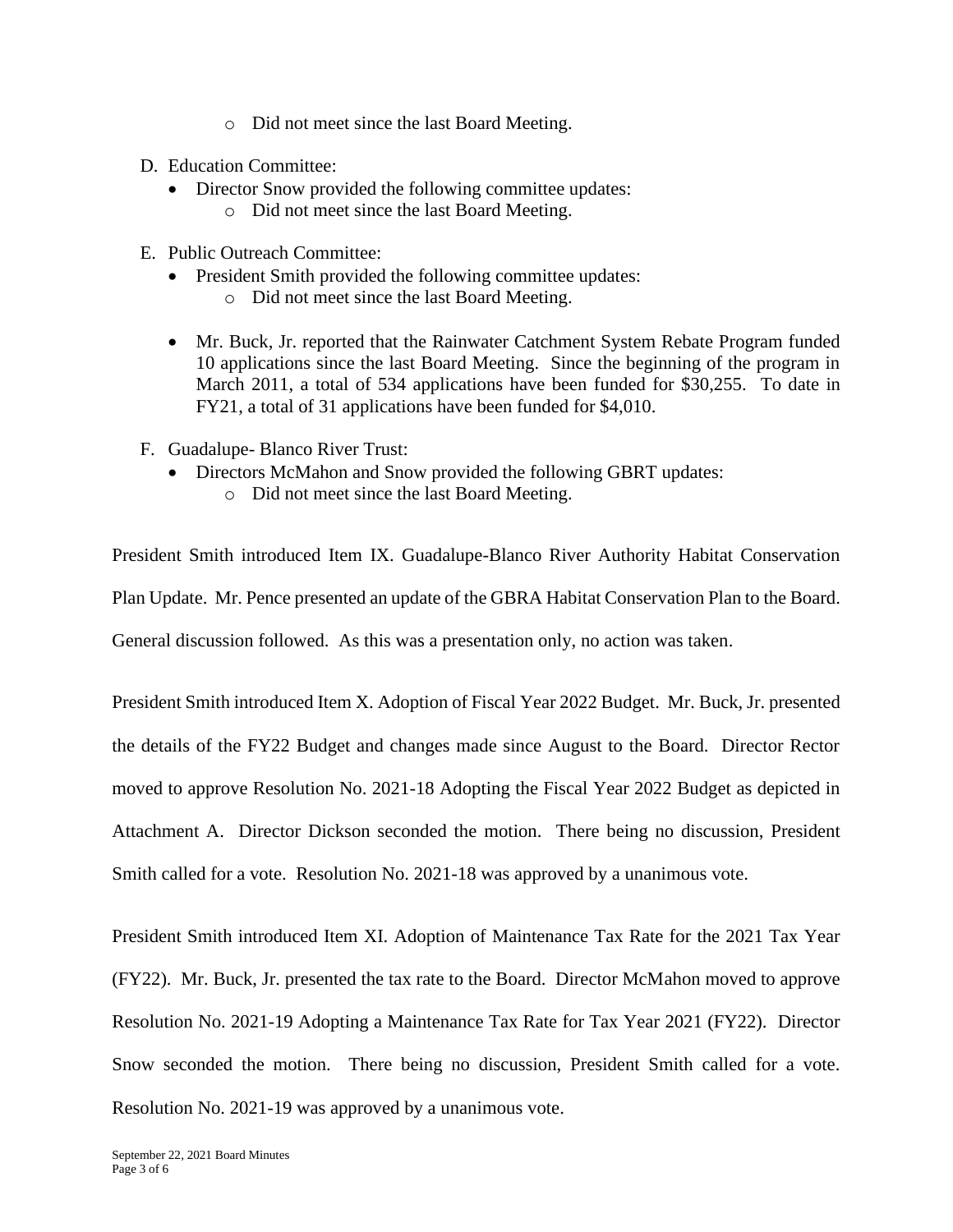President Smith introduced Item XII. Interlocal Agreement (ILA) Between Kerr County and the Upper Guadalupe River Authority (UGRA) for Water Quality Protection through Feral Hog Management. Ms. Bushnoe presented the feral hog management agreement and gave an update to the Board on new monthly software and data costs associated with the trap. Director Allen moved to approve Resolution No. 2021-20 authorizing the execution of the attached ILA between Kerr County and UGRA for Water Quality Protection through Feral Hog Management. Director Snow seconded the motion. There being no discussion, President Smith called for a vote. Resolution No. 2021-20 was approved by a unanimous vote.

President Smith introduced Item XIII. Revisions to Rainwater Catchment Rebate Program. Ms. Bushnoe presented the revisions to the rebate program to the Board. Director Bulkley moved to approve Resolution No. 2021-21 authorizing revisions to the Rainwater Catchment Rebate Program. Director Rector seconded the motion. There being no discussion, President Smith called for a vote. Resolution No. 2021-21 was approved by a unanimous vote.

President Smith introduced Item XIV. Revisions to Large Rainwater System Incentive Program. Ms. Bushnoe presented the revisions to the incentive program to the Board. Director Rector moved to approve Resolution No. 2021-22 authorizing revisions to the Large Rainwater System Incentive Program with the amendment of "as long as they continue to meet eligibility requirements" on page 1 of Attachment A. Director Snow seconded the motion. There being no further discussion, President Smith called for a vote. Amended Resolution No. 2021-22 was approved by a unanimous vote.

President Smith introduced Item XV. Revisions to Water Enhancement Cost Share Program (Brush Management). Ms. Bushnoe provided a summary of the proposed changes to the program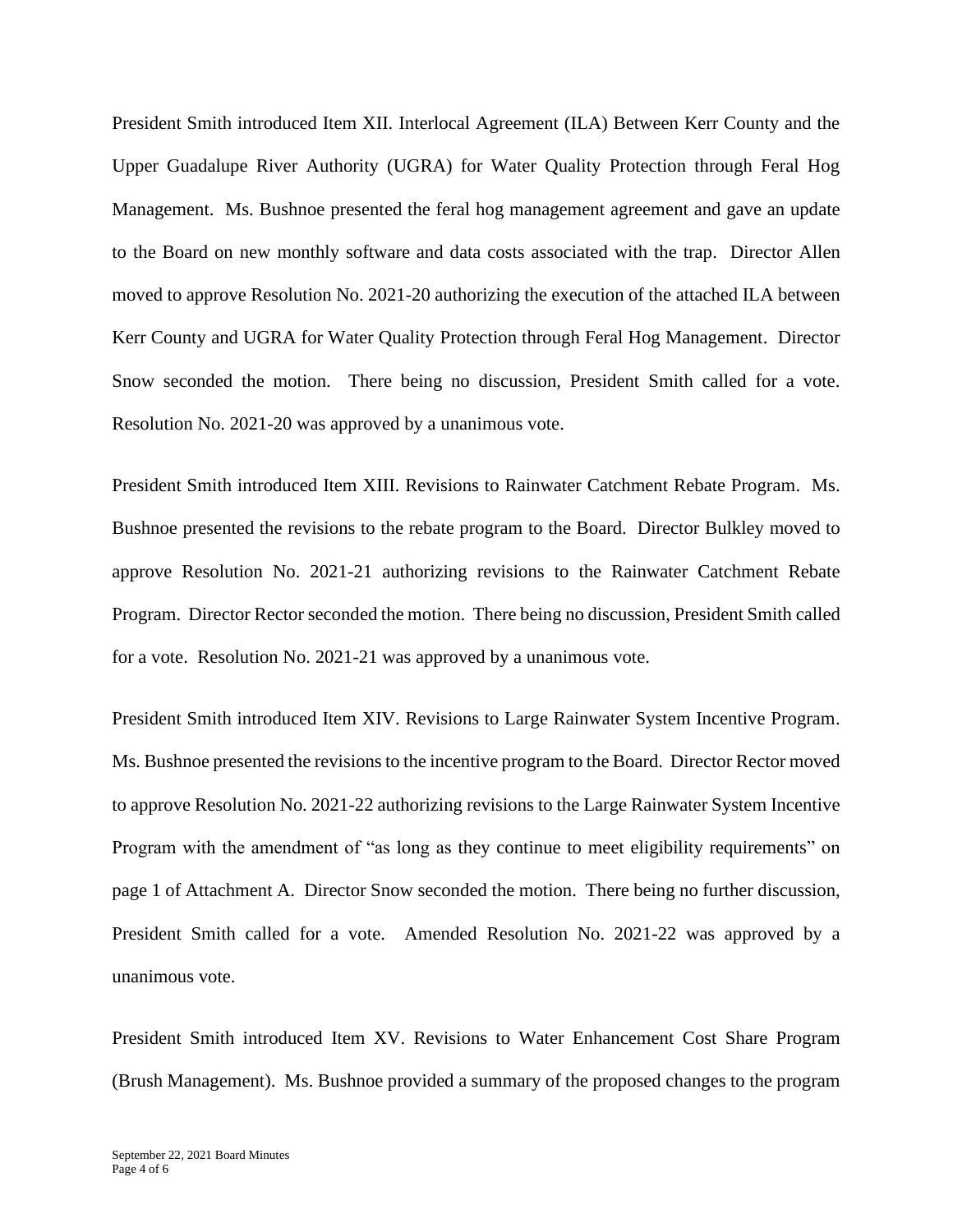guidelines to the Board. Director Snow moved to approve Resolution No. 2021-23 authorizing revisions to the Water Enhancement Cost Share Program. Director McMahon seconded the motion. There being no discussion, President Smith called for a vote. Resolution No. 2021-23 was approved by a unanimous vote.

President Smith introduced Item XVI. Agreement for UGRA 2<sup>nd</sup> Grade Science Day Program with Riverside Nature Center. Ms. Bushnoe provided a summary of the agreement for the program to the Board. Director Allen moved to approve Resolution No. 2021-24 authorizing an agreement with Riverside Nature Center for the UGRA  $2<sup>nd</sup>$  Grade Science Day program in an amount not to exceed \$4,200. Director Snow seconded the motion. There being no discussion, President Smith called for a vote. Resolution No. 2021-24 was approved by a unanimous vote.

President Smith introduced Item XVII. Agreement for Guadalupe River Water Resources Educational Programs with Riverside Nature Center. Ms. Bushnoe presented an overview of the agreement to the Board. Director Dickson moved to approve Resolution No. 2021-25 authorizing an agreement with Riverside Nature Center for Guadalupe River Water Resources Educational Programs in an amount not to exceed \$5,000. Director Bulkley seconded the motion. There being no discussion, President Smith called for a vote. Resolution No. 2021-25 was approved by a unanimous vote.

President Smith introduced Item XVIII. Election of FY22 Officers. Director McMahon reported that the Nominating Committee recommended the following slate of officers to serve from October 1, 2021 through September 30, 2022 to the Board: Diane McMahon, President; Aaron Bulkley, Vice-President; Bill Rector, Secretary; and Maggie Snow, Treasurer. Director Bulkley moved to approve the presented slate of Board Officers to serve from October 1, 2021 through September